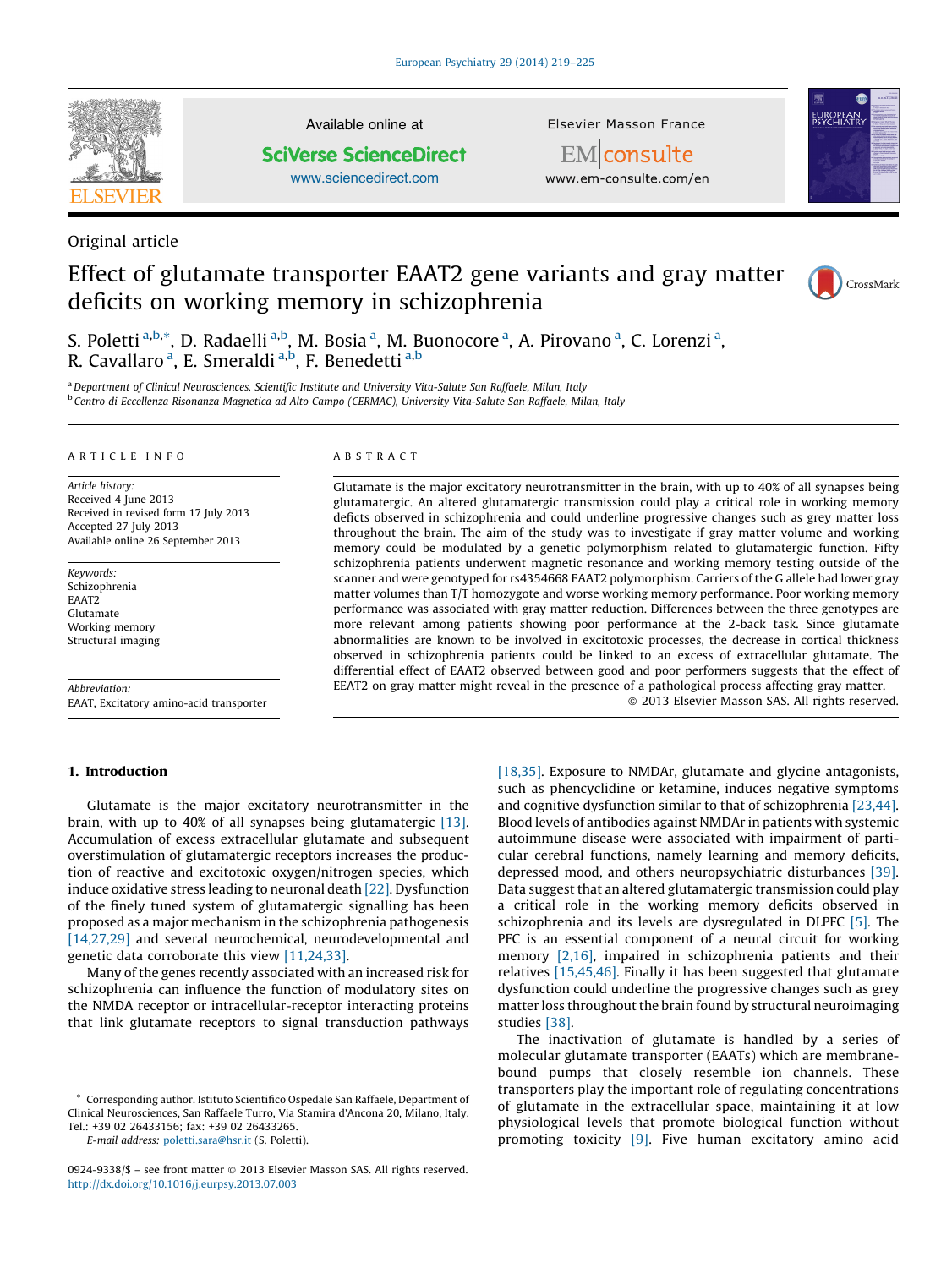transporters have been cloned, among them, EAAT2 is responsible for up 95% of extracellular glutamate clearance [\[41\].](#page-6-0) Impaired glutamate uptake by dysfunction or reduced expression of EAAT2 has been implicated in the pathogenesis of various diseases like multiple sclerosis and Alzheimer disease [\[8,28,31,40\]](#page-5-0).

The human EAAT2 gene is located on 11p13-12 [\[34\].](#page-6-0) Mallolas et al. [\[30,34\]](#page-6-0) have found an T-to-G polymorphism at –181 bp from the transcription start site of the EAAT2 gene. The mutant genotype abolishes a putative regulatory site for activator protein-2 and creates a new binding site for the transcription repressor factor GCbinding factor 2, resulting in less transporter expression and with the G allele inducing a 30% reduction in promoter activity compared with the T allele. Changes in EAAT2 expression in schizophrenia brains may be an important contributor to glutamate dysfunction [\[25,32,42\]](#page-5-0). Decreased expression of EAAT2 [\[36\]](#page-6-0) and less glycosylation of EAAT2 which might reflect decreased glutamate reuptake, have been observed in DLPFC of schizophrenia patients [\[4\].](#page-5-0) Significant increases of mRNA expression of EAAT1 and EAAT2 have been reported in the thalamus of schizophrenics [\[43\]](#page-6-0) while a significant decrease of EAAT2 mRNA expression was observed in the parahippocampal gyrus [\[37\]](#page-6-0), thus confirming that abnormal homeostatic regulation of glutamate synaptic levels could be associated with schizophrenia. The homologous of EAAT2 in the rat, GLT-1, plays critical roles in LTP induction, a critical mechanism for memory functioning, through regulation of extracellular levels of glutamate [\[21\]](#page-5-0), thus suggesting that EAAT2 changes could play a role in mediating the relationship between working memory deficits and gray matter abnormalities in schizophrenia.

No study so far investigated if gray matter regional volume and working memory could be modulated by a genetic polymorphism related to glutamatergic function.

#### 2. Material and methods

Fifty patients (34 males and 16 females) with chronic schizophrenia were recruited at the psychiatric ward of San Raffaele Turro Hospital in Milan from 2009 to 2012. Exclusion criteria were mental retardation, lifetime clinically relevant substance abuse including cannabis, history of major unstable physical illness and other psychiatric co-morbidities. Patients were biologically unrelated, clinically stabilized outpatients meeting The Diagnostic and Statistical Manual of Mental Disorders, 4th edition (DSM-IV) criteria for chronic schizophrenia and were responders to typical and atypical antipsychotics in monotherapy (clozapine  $n = 15$ , risperidone  $n = 13$ , aripiprazole  $n = 2$ , haloperidol  $n = 7$ , paliperidone  $n = 6$ , olanzapine  $n = 7$ ). Doses had been stable in the 3 months before enrollment. Schizophrenia diagnosis was made by trained psychiatrists using the SCID-I questionnaire and mental retardation was assessed by a trained psychologist through WAIS-R. After complete description of the study to the subjects, a written informed consent was obtained. The local ethical committee approved the study protocol.

All patients underwent magnetic resonance and working memory testing outside of the scanner and were genotyped for rs4354668 EAAT2 polymorphism. Moreover, all patients were administered the Brief Assessment of Cognition in Schizophrenia (BACS) to evaluate global cognitive performance (for a complete description of BACS see Anselmetti et al. [\[1\]\)](#page-5-0). For each subtest an equivalent score has been obtained which show if the performance is good (score of 2, 3 or 4) or if it is poor (score of 0 or 1). A global cognitive index has been calculated as the mean equivalent score of all subtests of the BACS. Neuropsychological assessment (BACS and N-back) has been performed the same day of the scan.

#### 2.1. Working memory assessment

#### 2.1.1. N-back task

In the N-back task as instantiated here, a number between 1 and 4 is shown randomly on a screen. For the 0-back, subjects respond to the number currently showing on the screen by pressing the appropriate button; for the 1-back, subjects respond to the previous number on the screen, and so on for 2-back conditions. Each number is shown for 160 ms, with an interval of 1640 ms between numbers (and 3000 ms between blocks). The task imposes a parametric load on working memory, and the version we used is relatively demanding [\[7\]](#page-5-0). The primary performance measure is accuracy (correct responses); we also measured reaction time (RT).

#### 2.2. Genotyping

DNA was extracted from whole blood by a manual extraction, using the ''Illustra blood genomic Prep Midi Flow kit'' (GE Healthcare, Milan, Italy).

To identify the polymorphism rs4354668T/G (DNA forward strand), a standard Polymerase Chain Reaction (PCR) was carried with the following primers: 5'-GCC ACC TGT GCT TTG CTG-3' and 5'-TGA TGT CAG CTC TCG ACG AA-3'.

The PCR was carried out in a 10  $\mu$ l volume containing 150 ng genomic DNA,  $1 \mu l$  of  $1 \times$  Hot Master Taq Buffer with Mg++ (Eppendorf), 0.1  $\mu$ l of each primer [50 uM], 1  $\mu$ l of deaza-dNTPs [10 mM],  $0.5 \mu l$  of Dimethyl sulfoxide (DMSO) solution (Sigma-Aldrich, Milan, Italy) and  $0.1 \mu l$  of Hot Master Taq [5 U/ul] (Eppendorf).

After an initial step of 5 min at 94  $\degree$ C, 35 cycles of amplification (35 s at 94 °C, 35 s at 58 °C, 45 s at 70 °C) and a final extension step of 10 min at 70 $\degree$ C were performed.

An aliquot of PCR product was digested using Msp I (20 U/ul) (New England Biolabs, England, UK) and incubated at 37  $\degree$ C for 8 h; fragments were separated in agarose gels.

Depending on the presence of two or three restriction Msp I sites, either three fragments (allele T) or four fragments (allele G) were produced.

## 2.3. Brain imaging

Brain imaging volumetric T1-weighted sequences were acquired on a 3.0 Tesla scanner (Gyroscan Intera, Philips, The Netherlands) using a 6-channel SENSE head coil using a T1-weighted MPRAGE sequence (TR 25.00 ms, TE 4.6 ms, field of view = 230 mm, matrix = 256  $\times$  256, in-plane resolution  $0.9 \times 0.9$  mm, yielding 220 transversal slices with a thickness of 0.8 mm). Images were analyzed using STATISTICAL PARA-METRIC MAPPING software (SPM8, Wellcome Department of Imaging Neuroscience, Institute of Neurology and the National Hospital for Neurology and Neurosurgery, London, UK) and the voxel-based morphometry (VBM) toolbox (VBM 5.1; [http://dbm.neuro.uni-jena.de/vbm/\)](http://dbm.neuro.uni-jena.de/vbm/) implemented in SPM8 (<http://www.fil.ion.ucl.ac.uk/spm/>), which combines tissue segmentation, bias correction and spatial normalization into a unified model. We used the optimized VBM procedure, which segments grey and white matter and normalizes GM segmented images to a standard space by matching them to their template [\[3\].](#page-5-0) The procedure yielded modulated GM normalized images: modulated parameters were used to test for voxel-wise differences in the relative volume of GM by compensating for the effects of warping, to ensure that the total amount of GM in a region is the same before and after spatial normalization [\[17\]](#page-5-0). The voxel size for all images was resliced to  $1 \times 1 \times 1$  mm.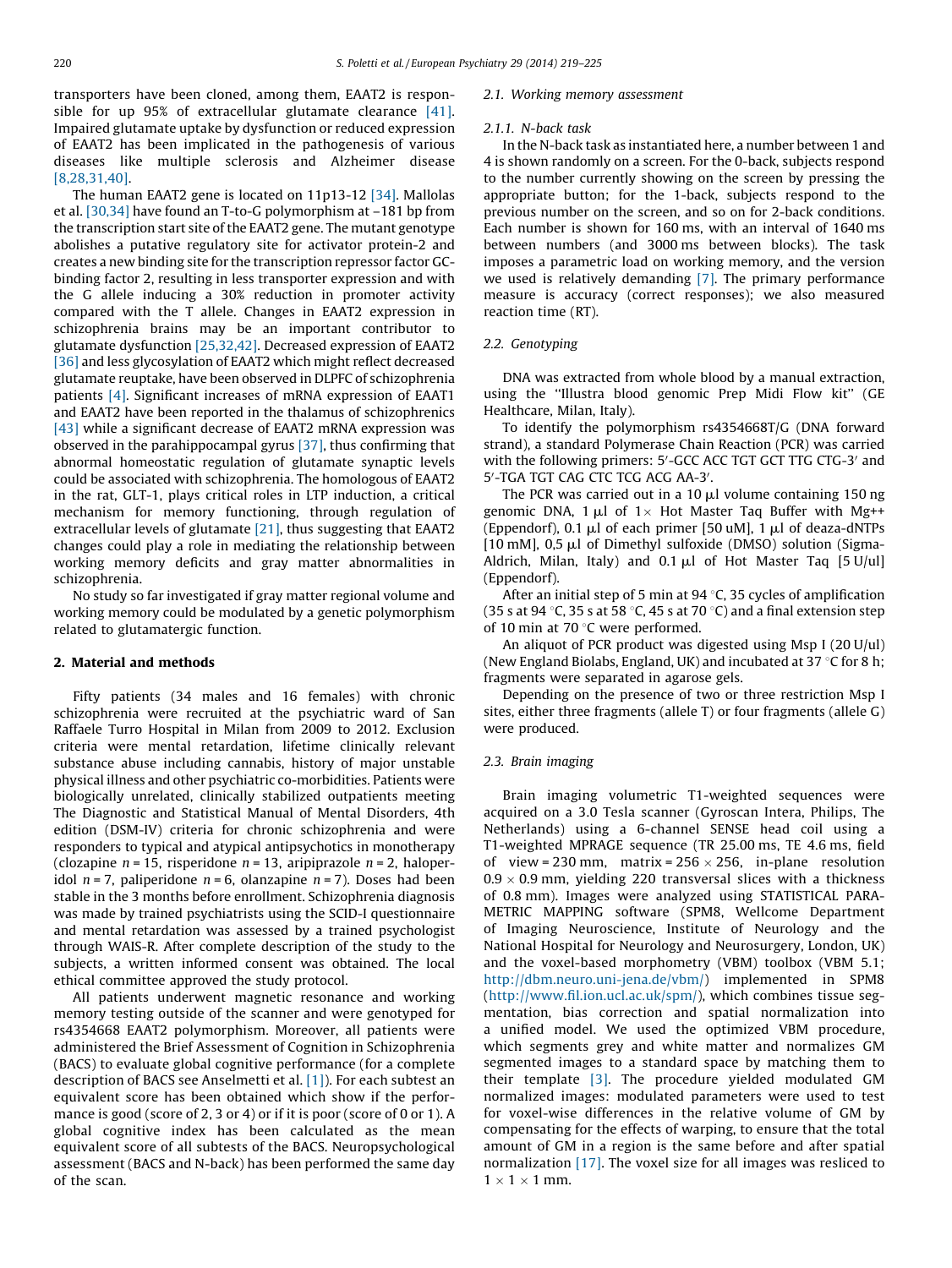We realigned the scans to correct for head movement. Images were then normalized to the standard EPI template volume of the Montreal Neurological Institute (MNI) reference brain and smoothed using a 8-mm full-width at half-maximum isotropic Gaussian kernel because smaller smoothing kernels are appropriate to detect the volume reductions typical of schizophrenia in small structures [\[20\].](#page-5-0)

#### 2.4. Statistical analysis

More that 25% of correct responses were considered as a good performance at the n-back task. 2-back was chosen for the analysis as scores were better distributed between genotype groups. To assess the statistical significance of group differences, data were analyzed within the context of the General Linear Model (GLM). Based on previous literature showing that both homozygotes and heterozygotes carriers of the mutant genotype show greater excitotoxic damage after stroke compared to wild type [\[30\],](#page-6-0) we pooled together G carriers genotype. Firstly an analysis of variance was performed to investigate interaction between EAAT2 polymorphism and working memory; 2-back scores and genotype were entered as factors and medication load, duration of illness and mean cognitive performance as nuisance covariates.

#### 2.4.1. Voxel-based morphometry

Structural modulated images were entered into a second level analysis of variance (ANOVA) with genotype and performance (good and poor) as factors. This procedure allowed for the regions where both factors significantly influenced brain volume to be explored (conjunction analysis, as implemented in the SPM8 statistical software package), and to test the levels of significance of the main effects of EAAT2 and of working memory performance one by one. Moreover, we performed an interaction analysis. We included as covariates the total intracranial volume to adjust for global atrophy and identify regions with differences that cannot be explained by the total GM differences, medication load, duration of illness and mean cognitive performance as possible confounding factors. The total intracranial volume was calculated as the sum of the volumes of GM, white matter and cerebrospinal fluid, as estimated by the MATLAB get totals script implemented for SPM ([http://www.cs.ucl.ac.uk/staff/g.ridgway/vbm/get](http://www.cs.ucl.ac.uk/staff/g.ridgway/vbm/get%20totals.m) totals.m). Statistical threshold was  $P < 0.05$  corrected for multiple comparisons with whole-brain family-wise error (FWE) correction.

Using the Wake Forest PickAtlas software (Wake Forest University, USA; [www.fmri.wfubmc.edu\)](http://www.fmri.wfubmc.edu/), statistical maps were limited to priori regions of interest (ROIs). The mask included inferior, middle, medial and superior frontal gyrus.

#### 3. Results

Observed genotype frequencies were as follows: T/T 19/50 (38%), T/G 18/50 (36%) and G/G 13/50 (13%). Allelic frequencies (T 56% and C 42%) were slightly different from those observed in normal subjects [\[30\].](#page-6-0) The sample was in Hardy–Weinberg equilibrium  $(\chi^2 = 3.63; df = 1; P = 0.056)$ . Clinical and demographic characteristics of the sample are presented in Tables 1 and 2; no difference among genotypic groups reached significance ([Table](#page-3-0) 2) and only performance in executive functions was significantly different between good performers and poor performers (Table 1). Both total intracranial volume and brain volumes of GM, white matter and cerebrospinal fluid did not significantly differ among genotype groups ([Table](#page-3-0) 2) nor in relation to performance (Table 1).

The analysis of variance showed a significant effect of genotype on working memory performance (G carrier  $9.74 \pm 5.57$ ; T/T  $6.73 \pm 3.75$ ; F = 4.45, P = 0.040) with G carriers showing worse performance compared to T/T subjects ( $\beta$  = 0.31; t = 2.11; P = 0.040). No significant effect medication load ( $F = 0.19$ ,  $P = 0.067$ ), duration of illness (F = 0.30, P = 0.58) and mean cognitive performance (F = 1.62,  $P = 0.21$ ) was found.

At the VBM analysis, the combined effects of genotype and working memory performance (conjunction analysis) survived the statistical threshold in two main clusters in Broadmann Area 9, one of 98 mm<sup>3</sup> in left middle frontal gyrus (at MNI coordinates  $-388$ 36; F = 17.87, Z = 5.5, p-FWE = 0.001) and one of 43 mm<sup>3</sup> in right inferior frontal gyrus (at MNI coordinates 39 24 38 F = 15.29,  $Z = 5.15$ , p-FWE = 0.005) [\(Fig.](#page-3-0) 1).

Table 1

Clinical and demographic characteristics of the sample as a whole and divided according to working memory performance. Medication load refers to chloropromazine equivalent dosages.

|                                | 2-back                                                      |                                                           |              |  |
|--------------------------------|-------------------------------------------------------------|-----------------------------------------------------------|--------------|--|
|                                | Good performers $n = 28$<br>$(T/T = 4; T/C = 13; C/C = 11)$ | Bad performers $n = 22$<br>$(T/T = 10; T/C = 6; C/C = 6)$ |              |  |
|                                | $Mean \pm SD$                                               | $Mean \pm SD$                                             | T/P          |  |
| Age                            | $34.66 \pm 9.45$                                            | $36.59 \pm 8.13$                                          | $-0.75/0.45$ |  |
| Onset (years)                  | $23.96 \pm 7.16$                                            | $25.64 \pm 5.96$                                          | $-0.87/0.38$ |  |
| Education (years)              | $12.04 \pm 2.99$                                            | $12.05 \pm 2.98$                                          | $-0.01/0.99$ |  |
| Duration of illness (years)    | $10.70 \pm 8.84$                                            | $10.95 \pm 5.87$                                          | $-0.11/0.91$ |  |
| Medication                     | $313.26 \pm 205.17$                                         | $302.84 \pm 186.84$                                       | 0.18/0.85    |  |
| IQ                             | $84.04 \pm 7.11$                                            | $79.95 \pm 7.33$                                          | 1.88/0.07    |  |
| Nº hospitalizations            | $4.22 \pm 4.43$                                             | $4.04 \pm 2.66$                                           | 0.16/0.87    |  |
| Total intracranial volume (ml) | $1538.53 \pm 192.68$                                        | $1510.99 \pm 176.54$                                      | 0.51/0.61    |  |
| Gray matter (ml)               | $655.66 \pm 103.27$                                         | $646.46 \pm 84.36$                                        | 0.33/0.74    |  |
| White matter (ml)              | $546.81 \pm 68.49$                                          | $515.65 + 75.31$                                          | 1.51/0.13    |  |
| Cerebrospinal fluid (ml)       | $336.06 \pm 68.69$                                          | $348.88 \pm 62.36$                                        | $-0.68/0.5$  |  |
| PANSS positive                 | $17.29 \pm 6.56$                                            | $15.76 \pm 3.39$                                          | 0.96/0.34    |  |
| PANSS negative                 | $19.83 \pm 3.72$                                            | $20.86 \pm 4.42$                                          | $-0.84/0.40$ |  |
| PANSS general                  | $36.58 \pm 5.47$                                            | $36.71 \pm 6.84$                                          | $-0.07/0.94$ |  |
| PANSS total                    | $73.71 \pm 11.47$                                           | $73.33 \pm 12.26$                                         | 0.10/0.92    |  |
| Verbal memory                  | $45.52 \pm 10.63$                                           | $46.33 \pm 14.37$                                         | $-0.23/0.82$ |  |
| Working memory                 | $16.89 \pm 4.43$                                            | $16.23 \pm 3.90$                                          | 0.54/0.59    |  |
| Psychomotor coordination       | $67.04 \pm 4.43$                                            | $65.5 \pm 17.76$                                          | 0.32/0.75    |  |
| Verbal fluency                 | $37.81 \pm 10.63$                                           | $34.63 \pm 12.96$                                         | 0.94/0.35    |  |
| Selective attention            | $40.88 \pm 10.38$                                           | $37.27 \pm 11.07$                                         | 1.17/0.24    |  |
| <b>Executive functions</b>     | $14.22 \pm 3.97$                                            | $12 \pm 3.61$                                             | 2.03/0.048   |  |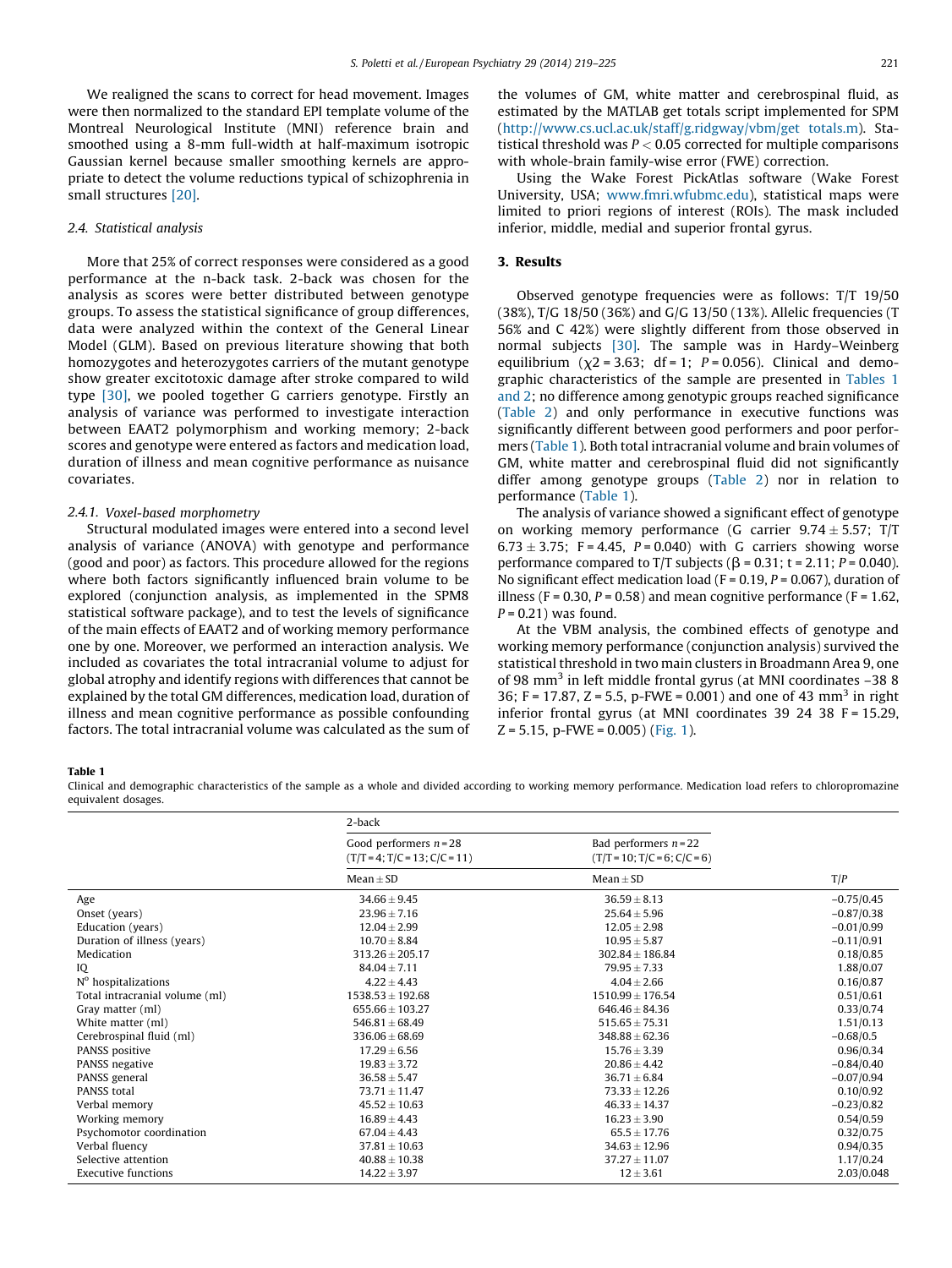## <span id="page-3-0"></span>Table 2

Clinical and demographic characteristics of the sample as a whole and divided according to rs4354668 genotype. Medication load refers to chloropromazine equivalent dosages.

|                                 | Total sample        | $GG (n = 13)$        | EAAT2                |                      |                 |
|---------------------------------|---------------------|----------------------|----------------------|----------------------|-----------------|
|                                 |                     |                      | $GT(n = 18)$         | $TT(n=19)$           |                 |
|                                 | $Mean + SD$         | $Mean \pm SD$        | $Mean \pm SD$        | $Mean + SD$          | F/P             |
| Age                             | $35.56 \pm 8.76$    | $35.15 \pm 8.91$     | $34.89 \pm 8.06$     | $36.47 \pm 9.65$     | 0.16/0.85       |
| Onset (years)                   | $24.62 \pm 6.60$    | $25.54 \pm 5.17$     | $25.61 \pm 7.43$     | $23.05 \pm 6.67$     | 0.86/0.43       |
| Education (years)               | $11.96 \pm 2.97$    | $11.61 \pm 3.47$     | $12.33 \pm 2.22$     | $11.84 \pm 3.34$     | 0.23/0.79       |
| Duration of illness (years)     | $10.82 \pm 7.58$    | $9.61 \pm 7.18$      | $8.82 \pm 5.88$      | $13.42 \pm 8.73$     | 1.94/0.15       |
| Medication                      | $314.41 \pm 197.54$ | $335.57 \pm 211.51$  | $309.72 \pm 186.12$  | $304.36 \pm 207.93$  | 0.10/0.90       |
| IQ                              | $82.17 \pm 7.38$    | $81.7 \pm 5.91$      | $81.28 \pm 8.17$     | $83.33 \pm 7.53$     | 0.36/0.69       |
| N <sup>o</sup> hospitalizations | $4.1 \pm 3.68$      | $3.61 \pm 2.81$      | $4.17 \pm 4.42$      | $4.37 \pm 3.59$      | 0.16/0.85       |
| % 0-back                        | $89.92 \pm 20.45$   | $91.38 \pm 8.46$     | $89.77 \pm 23.93$    | $89.05 \pm 23.39$    | 0.05/0.95       |
| % 1-back                        | $51.44 \pm 27.83$   | $44.31 \pm 29.55$    | $47.11 \pm 27.83$    | $60.42 \pm 25.57$    | 1.68/0.19       |
| % 2-back                        | $31.59 \pm 18.9$    | $24.31 \pm 17.73$    | $28.94 \pm 15.33$    | $38.94 \pm 22.30$    | 2.76/0.07       |
| Total intracranial volume (ml)  | $1523.83 \pm 183.1$ | $1573.62 \pm 182.59$ | $1525.94 \pm 159.81$ | $1487.76 \pm 204.27$ | 0.84/0.43       |
| Gray matter (ml)                | $649.55 \pm 94.48$  | $670.65 \pm 96.14$   | $655.19 \pm 96.82$   | $629.75 \pm 92.29$   | 0.76/0.47       |
| White matter (ml)               | $532.99 \pm 71.84$  | $549.67 \pm 80.35$   | $538.39 \pm 58.3$    | $516.46 \pm 77.57$   | 0.9/0.41        |
| Cerebrospinal fluid (ml)        | $341.29 \pm 65$     | $353.3 \pm 51.29$    | $332.35 \pm 63.26$   | $341.54 \pm 76.05$   | 0.38/0.68       |
| PANSS positive                  | $16.58 \pm 5.26$    | $17.27 \pm 4.29$     | $17.05 \pm 7.28$     | $15.64 \pm 2.91$     | 0.42/0.66       |
| PANNS negative                  | $20.22 \pm 4.05$    | $21.36 \pm 3.14$     | $18.94 \pm 4.66$     | $20.82 \pm 3.73$     | 1.55/0.22       |
| PANNS general                   | $36.56 \pm 6.03$    | $38.27 \pm 7.88$     | $35.44 \pm 4.78$     | $369.65 \pm 5.97$    | $0.74 \pm 0.48$ |
| PANNS total                     | $73.53 \pm 11.71$   | $76.91 \pm 12.62$    | $73.56 \pm 9.33$     | $71.44 \pm 13.13$    | 0.73/0.48       |
| Verbal memory                   | $45.82 \pm 12.15$   | $47.75 \pm 15.31$    | $46.95 \pm 12.88$    | $43.33 \pm 8.88$     | 0.6/0.55        |
| Working memory                  | $16.64 \pm 4.14$    | $17.69 \pm 3.86$     | $15.95 \pm 5.17$     | $16.61 \pm 3.05$     | 0.67/0.51       |
| Psychomotor coordination        | $66.22 \pm 16.58$   | $69.23 \pm 13.92$    | $62.79 \pm 19.96$    | $67.66 \pm 14.54$    | 0.68/0.51       |
| Verbal fluency                  | $36.14 \pm 11.73$   | $34.85 \pm 11.93$    | $39.31 \pm 12.19$    | $33.72 \pm 10.95$    | 1.16/0.32       |
| Selective attention             | $39.26 \pm 10.74$   | $38.61 \pm 10.15$    | $41.42 \pm 11.37$    | $37.35 \pm 10.65$    | 0.66/0.52       |
| <b>Executive functions</b>      | $13.22 \pm 3.94$    | $13.38 \pm 4.29$     | $13.79 \pm 4.25$     | $12.47 \pm 3.37$     | 0.5/0.6         |



**Fig. 1.** Localization of grey matter areas where rs4354668 and working memory performance influenced grey matter volume at a statistical threshold of whole-brain P = 0.05 FWE corrected.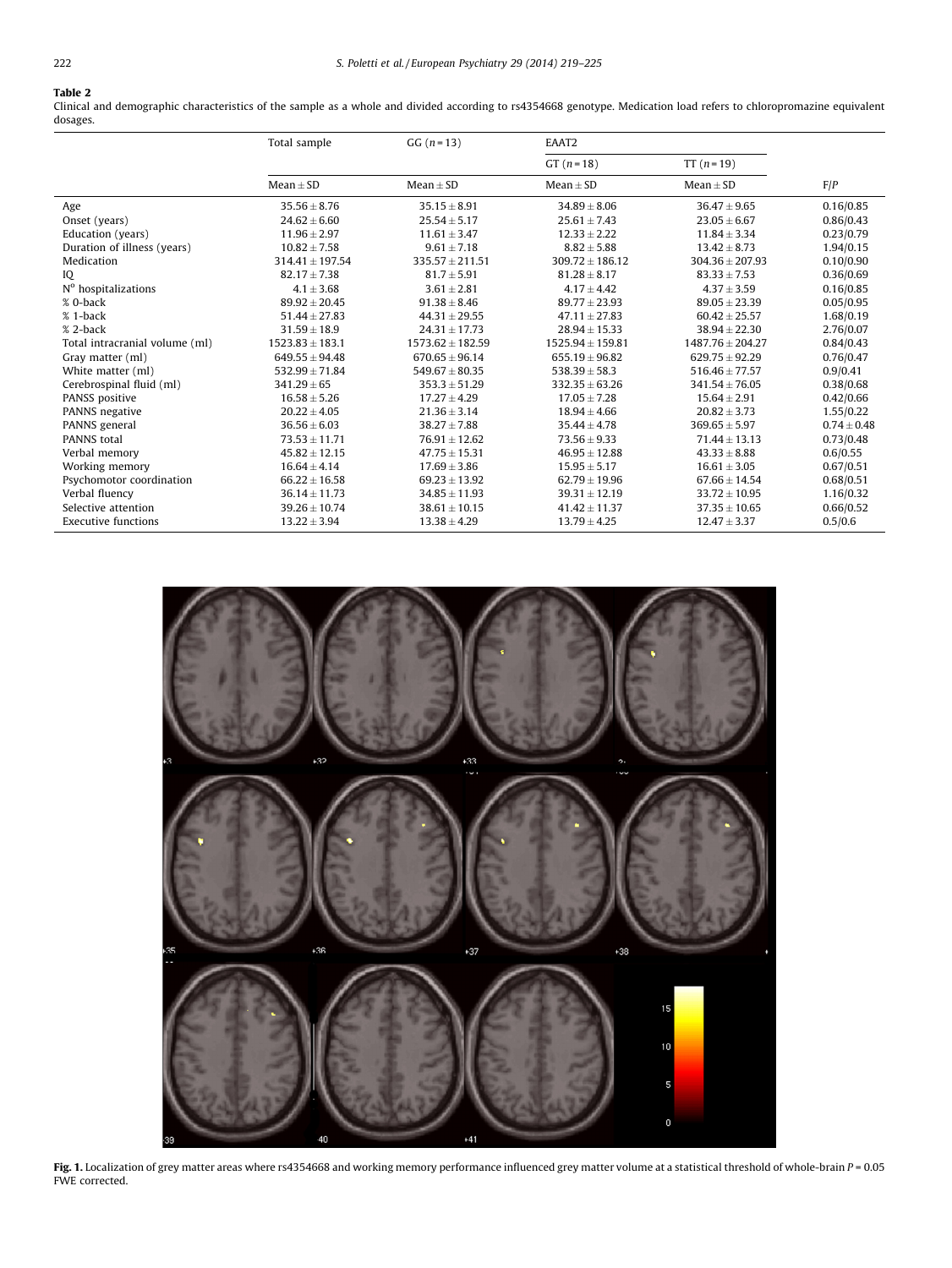

Fig. 2. Global effect of genotype. Direction and size effect of the observed difference in left middle frontal gyrus (MNI coordinates –38, 8, 36). Bars are means, whiskers are standard errors.

The analysis of the main effect of the two factors in these clusters showed that in left middle frontal gyrus (Fig. 2) patients with T/T polymorphism had increased GM volumes compared to patients with G/G, with heterozygotes showing an intermediate pattern (F =  $11.51$ , Z =  $3.68$  p-FWE =  $0.002$ ); and that patients poor performers had significantly lower volumes than good performers  $(t = 4.23, Z = 3.81, p$ -FWE = 0.001) (Fig. 3). In right inferior frontal gyrus, the main effect of genotype did not survived correction for multiple comparison, but patients poor performers had significantly lower volumes than good performers ( $t = 3.91$ ,  $Z = 3.57$ , p- $FWE = 0.003$ ).

The effect of genotype was driven by significant differences between genotype groups among poor performers, while among good performers genotype had no effect on gray matter volume (Fig. 4). An ANOVA test confirmed the significance of the interaction between these two factors (Fig. 2) (MNI coordinates:  $-40$ , 9 37) (Z = 4.70, PFWE = 0.026).



Fig. 3. Global effect of performance. Direction and size effect of the observed difference in left middle frontal gyrus (MNI coordinates –38, 8, 36). Bars are means, whiskers are standard errors.



**Fig. 4.** Interaction genotype  $\times$  performance. Direction and size effect of the observed difference in left middle frontal gyrus (MNI coordinates –38, 8, 36). Bars are means, whiskers are standard errors.

#### 4. Discussion

This is the first study associating a genetic variant of a polymorphism involved in glutamate clearance, working memory performance and gray matter volume in schizophrenia patients. Carriers of the rs4354668 G allele, which is associated with less transporter expression and a 30% reduction in promoter activity compared with the T allele, reported lower GM volumes than T/T homozygotes and worse working memory performance. Poor working memory performance was associated with GM reduction ([Fig.](#page-3-0) 1). Interestingly differences between the three genotypes are definitely more relevant among patients showing poor performance at the 2-back task.

Major limitations of this study are the lack of a healthy control group and a small sample size when stratifying good vs poor performers in accordance to EAAT2 polymorphism. Other limitations of the present study, which is retrospective, uncontrolled and correlational in nature, include issues of generalizability, previous medications, non drug-naïve, no placebo control, no standardized treatments, population stratification, no evaluation for compliance, varying treatment periods, without consideration of geneenvironment interactions.

The G allele is associated with lower EAAT2 expression which leads to decreased protein level. This may affect glutamate recycling at the synaptic cleft and contribute to reported alteration of glutamatergic function in schizophrenia patients [\[14\]](#page-5-0). Moreover, EAATs are also involved in functions other than glutamate clearance, such as attenuating NMDA receptor function  $[6]$ , which has been found to be altered in schizophrenia patients [\[39\]](#page-6-0). Since glutamate is known to be involved in the production of reactive and excitotoxic oxygen/nitrogen species, which induce oxidative stress leading to neuronal death, the decrease in cortical thickness observed in schizophrenia patients could be linked to an excess of extracellular glutamate.

Our results are consistent with the study of Egan et al. who previously found lower EAAT2 expression and impaired prefrontal cognitive functions among subjects carrying the high-risk mGluR3 associated with schizophrenia [\[12\]](#page-5-0). Indeed the presence of the G allele may result in a disruption of the control mechanisms necessary to maintain extracellular glutamate levels below the excitotoxic threshold concentration in the prefrontal cortex. The impaired EAAT2 expression could determine a prefrontal neuronal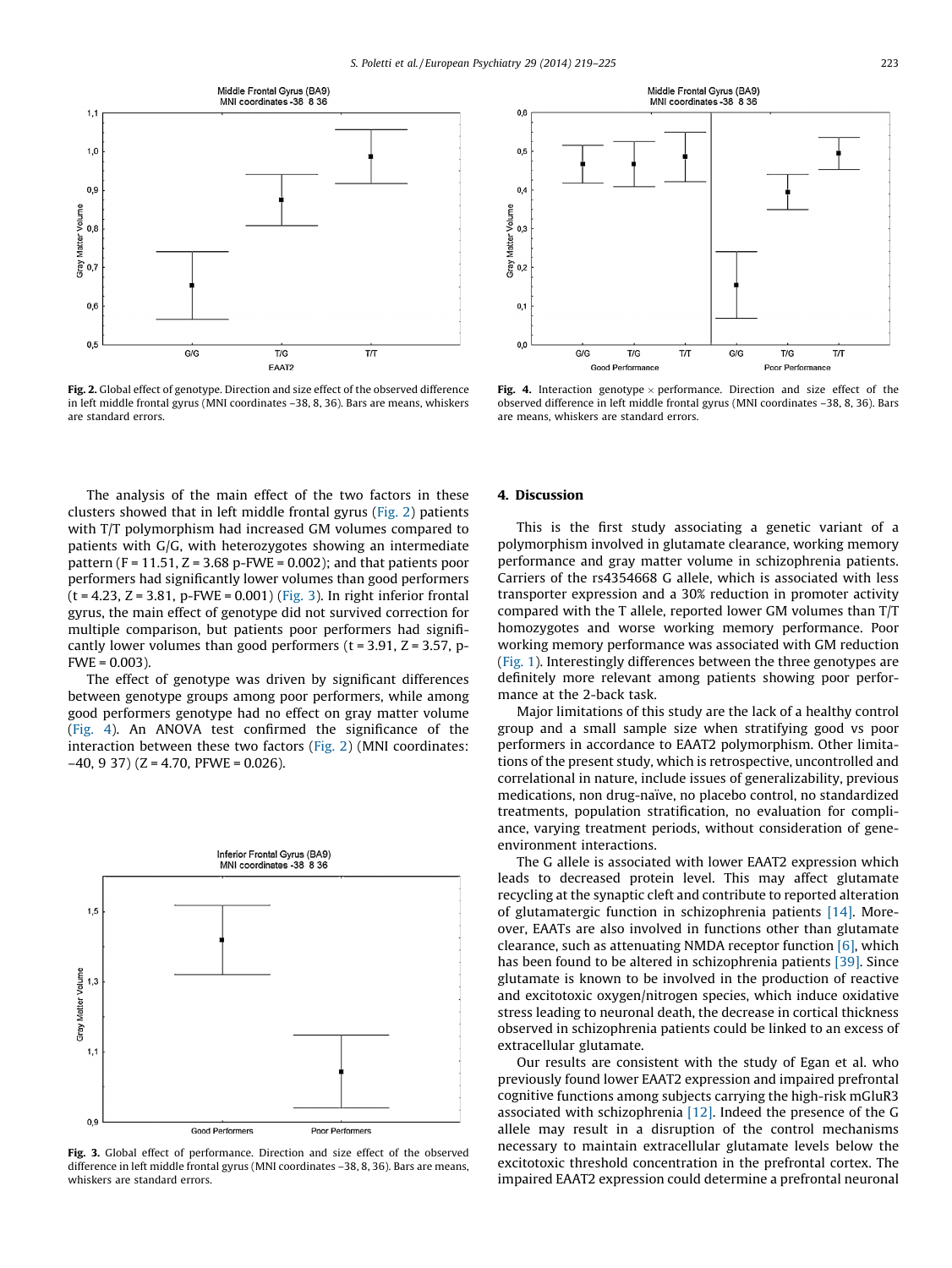<span id="page-5-0"></span>damage with a consequent disadvantageous effect on cognitive functions. This effect could be especially relevant to working memory as prodromal studies found WM deficits similar to those marking affected patients, but of lesser magnitude [19,26,47].

The differential effect of EAAT2 polymorphism observed between good and poor performers suggests that the effect of EEAT2 on gray matter might reveal in the presence of a pathological process affecting gray matter. In analogy with the observation of worse damage in G carriers after stroke [\[30\]](#page-6-0) we found the detrimental effect of G allele in patients who had poor working memory performance associated with schizophrenia, but not in patients with preserved neuropsychological performance thus suggesting a major effect for other variables (environmental stress, drugs, neurotrophic factors) interacting with glutamate function.

These observations seem to suggest that the brains of patients with schizophrenia may be disadvantaged in their ability to maintain adequate connections between neurons, to effectively control programmed cell death and cell proliferation, and to adapt to changes in their environment and defend against various physiological insults.

Therefore it could be postulated that in poor performers, there are no resilience factors that could counteract the detrimental effect of glutamate excitotoxicity.

Recently the glutamate system, thanks to the several possibilities of modulation it offers, has become the target of search trends for augmentation strategies [24] of antipsychotic treatments. Two different pharmacological mechanisms are involved: modulation of receptor activity or glutamate release inhibition. Results on human subjects are controversial but seem to suggest that glutamatergic agonists like glycine and D-serine and antagonists like memantine could improve positive, negative and cognitive symptoms [10]. In particular, the use of memantine in the early stages of schizophrenia may block the glutamate excitotoxicity correlated to high glutamate levels, slowing the progression of negative symptoms associated to more advanced stages of the illness [10].

These data seem to further support our results showing an association between a genetic variant of a polymorphism involved in glutamate clearance, cognitive performance and gray matter.

Further research on the interaction between glutamate and other genetic and environmental factors as well as longitudinal studies on the long term effects of carrying the rs4354668 G allele are needed to clarify this issue.

#### 5. Conclusions

Schizophrenia patients have been shown to have decreased expression and less glycosylation of EAAT2 [\[36\]](#page-6-0) which might reflect decreased glutamate reuptake. In our study, we demonstrated an association between this polymorphism and working memory in influencing gray matter volume in these patients. Carriers of the rs4354668 G allele, which is associated with less transporter expression and a 30% reduction in promoter activity compared with the T allele, had lower GM volumes than T/T homozygote and worse working memory performance. Alterations in glutamate concentration could compromise structural connectivity and integrity, programmed cell death and cell proliferation, and the ability to adapt to changes in the environment and defend against various physiological insults.

### Disclosure of interest

The authors declare that they have no conflicts of interest concerning this article.

#### Acknowledgements

Our research unit received research grants from The Italian Ministry of University and Scientific Research, from the Italian Ministry of Health, from Trenta ore per la Vita Association, from Regione Lombardia, from the 7th Framework Program of the European Union, and from Janssen-Cilag.

#### References

- [1] [Anselmetti](http://refhub.elsevier.com/S0924-9338(13)00099-0/sbref0005) S, Poletti S, Ermoli E, Bechi M, Cappa S, Venneri A, et al. The brief assessment of cognition in [schizophrenia.](http://refhub.elsevier.com/S0924-9338(13)00099-0/sbref0005) Normative data for the Italian population. Neurol Sci [2008;29:85–92.](http://refhub.elsevier.com/S0924-9338(13)00099-0/sbref0005)
- [2] Arnsten AF. Stress signalling pathways that impair [prefrontal](http://refhub.elsevier.com/S0924-9338(13)00099-0/sbref0010) cortex structure and function. Nat Rev Neurosci [2009;10:410–22](http://refhub.elsevier.com/S0924-9338(13)00099-0/sbref0010).
- Ashburner J, Friston KJ. Unified segmentation. Neuroimage 2005;26(3):839-51.
- [4] Bauer D, Haroutunian V, [Meador-Woodruff](http://refhub.elsevier.com/S0924-9338(13)00099-0/sbref0015) JH, McCullumsmith RE. Abnormal [glycosylation](http://refhub.elsevier.com/S0924-9338(13)00099-0/sbref0015) of EAAT1 and EAAT2 in prefrontal cortex of elderly patients with schizophrenia. Schizophr Res [2010;117:92–8.](http://refhub.elsevier.com/S0924-9338(13)00099-0/sbref0015)
- [5] Bliss TV, Collingridge GL. A synaptic model of memory: long-term [potentiation](http://refhub.elsevier.com/S0924-9338(13)00099-0/sbref0020) in the hippocampus. Nature [1993;361:31–9.](http://refhub.elsevier.com/S0924-9338(13)00099-0/sbref0020)
- [6] Bunch L, Erichsen MN, Jensen AA. Excitatory amino acid [transporters](http://refhub.elsevier.com/S0924-9338(13)00099-0/sbref0025) as potential drug targets. Expert Opin Ther Targets [2009;13:719–31.](http://refhub.elsevier.com/S0924-9338(13)00099-0/sbref0025)
- [7] Callicott JH, Ramsey NF, Tallent K, [Bertolino](http://refhub.elsevier.com/S0924-9338(13)00099-0/sbref0030) A, Knable MB, Coppola R, et al. Functional magnetic resonance imaging brain mapping in [psychiatry:](http://refhub.elsevier.com/S0924-9338(13)00099-0/sbref0030) methodological issues illustrated in a study of working memory in [schizophrenia.](http://refhub.elsevier.com/S0924-9338(13)00099-0/sbref0030) [Neuropsychopharmacology](http://refhub.elsevier.com/S0924-9338(13)00099-0/sbref0030) 1998;18:186–96.
- [8] Chan H, [Butterworth](http://refhub.elsevier.com/S0924-9338(13)00099-0/sbref0035) RF. Evidence for an astrocytic glutamate transporter deficit in hepatic encephalopathy. Neurochem Res [1999;24:1397–401](http://refhub.elsevier.com/S0924-9338(13)00099-0/sbref0035).
- [9] Danbolt NC. Glutamate uptake. Prog Neurobiol [2001;65:1–105.](http://refhub.elsevier.com/S0924-9338(13)00099-0/sbref0040)
- [10] de [Bartolomeis](http://refhub.elsevier.com/S0924-9338(13)00099-0/sbref0045) A, Sarappa C, Magara S, Iasevoli F. Targeting glutamate system for novel [antipsychotic](http://refhub.elsevier.com/S0924-9338(13)00099-0/sbref0045) approaches: relevance for residual psychotic symptoms and treatment resistant schizophrenia. Eur J Pharmacol 2012;682:1-11.
- [11] Deakin JF, Simpson MD. A two-process theory of [schizophrenia:](http://refhub.elsevier.com/S0924-9338(13)00099-0/sbref0050) evidence from studies in post-mortem brain. J Psychiatr Res [1997;31:277–95.](http://refhub.elsevier.com/S0924-9338(13)00099-0/sbref0050)
- [12] Egan MF, Straub RE, Goldberg TE, Yakub I, Callicott JH, Hariri AR, et al. [Variation](http://refhub.elsevier.com/S0924-9338(13)00099-0/sbref0055) in GRM3 affects cognition, prefrontal glutamate, and risk for [schizophrenia.](http://refhub.elsevier.com/S0924-9338(13)00099-0/sbref0055) Proc Natl Acad Sci U S A [2004;101:12604–9.](http://refhub.elsevier.com/S0924-9338(13)00099-0/sbref0055)
- [13] Fairman WA, Amara SG. [Functional](http://refhub.elsevier.com/S0924-9338(13)00099-0/sbref0060) diversity of excitatory amino acid transporters: ion channel and transport modes. Am J Physiol [1999;277:F481–6](http://refhub.elsevier.com/S0924-9338(13)00099-0/sbref0060).
- [14] Gaspar PA, Bustamante ML, Silva H, Aboitiz F. Molecular [mechanisms](http://refhub.elsevier.com/S0924-9338(13)00099-0/sbref0065) underlying glutamatergic dysfunction in [schizophrenia:](http://refhub.elsevier.com/S0924-9338(13)00099-0/sbref0065) therapeutic implications. J Neurochem [2009;111:891–900.](http://refhub.elsevier.com/S0924-9338(13)00099-0/sbref0065)
- [15] Glahn DC, Ragland JD, [Abramoff](http://refhub.elsevier.com/S0924-9338(13)00099-0/sbref0070) A, Barrett J, Laird AR, Bearden CE, et al. Beyond [hypofrontality:](http://refhub.elsevier.com/S0924-9338(13)00099-0/sbref0070) a quantitative meta-analysis of functional neuroimaging studies of working memory in [schizophrenia.](http://refhub.elsevier.com/S0924-9338(13)00099-0/sbref0070) Hum Brain Mapp 2005;  $25:60-9.$
- [16] Goldman-Rakic PS. Cellular basis of working memory. Neuron [1995;14:477–85](http://refhub.elsevier.com/S0924-9338(13)00099-0/sbref0075).
- [17] Good CD, Johnsrude IS, Ashburner J, Henson RN, Friston KJ, [Frackowiak](http://refhub.elsevier.com/S0924-9338(13)00099-0/sbref0215) RS. A voxel-based [morphometric](http://refhub.elsevier.com/S0924-9338(13)00099-0/sbref0215) study of ageing in 465 normal adult human brains. [Neuroimage](http://refhub.elsevier.com/S0924-9338(13)00099-0/sbref0215) 2001;14(1 Pt 1):21–36.
- [18] Harrison PJ, Weinberger DR. [Schizophrenia](http://refhub.elsevier.com/S0924-9338(13)00099-0/sbref0080) genes, gene expression, and neuropathology: on the matter of their [convergence.](http://refhub.elsevier.com/S0924-9338(13)00099-0/sbref0080) Mol Psychiatry 2005;10:40– 68 [\[Image](http://refhub.elsevier.com/S0924-9338(13)00099-0/sbref0080) 45].
- [19] Hawkins KA, Addington J, Keefe RS, [Christensen](http://refhub.elsevier.com/S0924-9338(13)00099-0/sbref0220) B, Perkins DO, Zipurksy R, et al. [Neuropsychological](http://refhub.elsevier.com/S0924-9338(13)00099-0/sbref0220) status of subjects at high risk for a first episode of psychosis. Schizophr Res [2004;67:115–22.](http://refhub.elsevier.com/S0924-9338(13)00099-0/sbref0220)
- [20] Honea R, Crow TJ, [Passingham](http://refhub.elsevier.com/S0924-9338(13)00099-0/sbref0225) D, Mackay CE. Regional deficits in brain volume in [schizophrenia:](http://refhub.elsevier.com/S0924-9338(13)00099-0/sbref0225) a meta-analysis of voxel-based morphometry studies. Am J Psychiatry [2005;162\(12\):2233–45.](http://refhub.elsevier.com/S0924-9338(13)00099-0/sbref0225)
- [21] Katagiri H, Tanaka K, Manabe T. [Requirement](http://refhub.elsevier.com/S0924-9338(13)00099-0/sbref0085) of appropriate glutamate concentrations in the synaptic cleft for [hippocampal](http://refhub.elsevier.com/S0924-9338(13)00099-0/sbref0085) LTP induction. Eur J Neurosci [2001;14:547–53.](http://refhub.elsevier.com/S0924-9338(13)00099-0/sbref0085)
- [22] Kim K, Lee SG, Kegelman TP, Su ZZ, Das SK, Dash R, et al. Role of [excitatory](http://refhub.elsevier.com/S0924-9338(13)00099-0/sbref0090) amino acid transporter-2 (EAAT2) and glutamate in [neurodegeneration:](http://refhub.elsevier.com/S0924-9338(13)00099-0/sbref0090) opportunities for developing novel therapeutics. J Cell Physiol [2011;226:2484–93.](http://refhub.elsevier.com/S0924-9338(13)00099-0/sbref0090)
- [23] Krystal JH, Karper LP, Seibyl JP, [Freeman](http://refhub.elsevier.com/S0924-9338(13)00099-0/sbref0095) GK, Delaney R, Bremner JD, et al. Subanesthetic effects of the [noncompetitive](http://refhub.elsevier.com/S0924-9338(13)00099-0/sbref0095) NMDA antagonist, ketamine, in humans. [Psychotomimetic,](http://refhub.elsevier.com/S0924-9338(13)00099-0/sbref0095) perceptual, cognitive, and neuroendocrine responses. Arch Gen Psychiatry [1994;51:199–214](http://refhub.elsevier.com/S0924-9338(13)00099-0/sbref0095).
- [24] Krystal JH, D'Souza DC, [Mathalon](http://refhub.elsevier.com/S0924-9338(13)00099-0/sbref0100) D, Perry E, Belger A, Hoffman R. NMDA receptor antagonist effects, cortical [glutamatergic](http://refhub.elsevier.com/S0924-9338(13)00099-0/sbref0100) function, and schizophrenia: toward a paradigm shift in medication development. [Psychopharmacol](http://refhub.elsevier.com/S0924-9338(13)00099-0/sbref0100)ogy (Berl) [2003;169:215–33.](http://refhub.elsevier.com/S0924-9338(13)00099-0/sbref0100)
- [25] Lauriat TL, Dracheva S, Chin B, Schmeidler J, McInnes LA, [Haroutunian](http://refhub.elsevier.com/S0924-9338(13)00099-0/sbref0105) V. [Quantitative](http://refhub.elsevier.com/S0924-9338(13)00099-0/sbref0105) analysis of glutamate transporter mRNA expression in prefrontal and primary visual cortex in normal and [schizophrenic](http://refhub.elsevier.com/S0924-9338(13)00099-0/sbref0105) brain. Neuroscience [2006;137:843–51](http://refhub.elsevier.com/S0924-9338(13)00099-0/sbref0105).
- [26] Lencz T, Smith CW, McLaughlin DM, Auther A, Nakayama E, Hovey L, et al. Generalized and specific neurocognitive deficits in prodromal schizophrenia. Biological Psychiatry [in press].
- [27] Lewis DA, Gonzalez-Burgos G. [Pathophysiologically](http://refhub.elsevier.com/S0924-9338(13)00099-0/sbref0110) based treatment interventions in schizophrenia. Nat Med [2006;12:1016–22](http://refhub.elsevier.com/S0924-9338(13)00099-0/sbref0110).